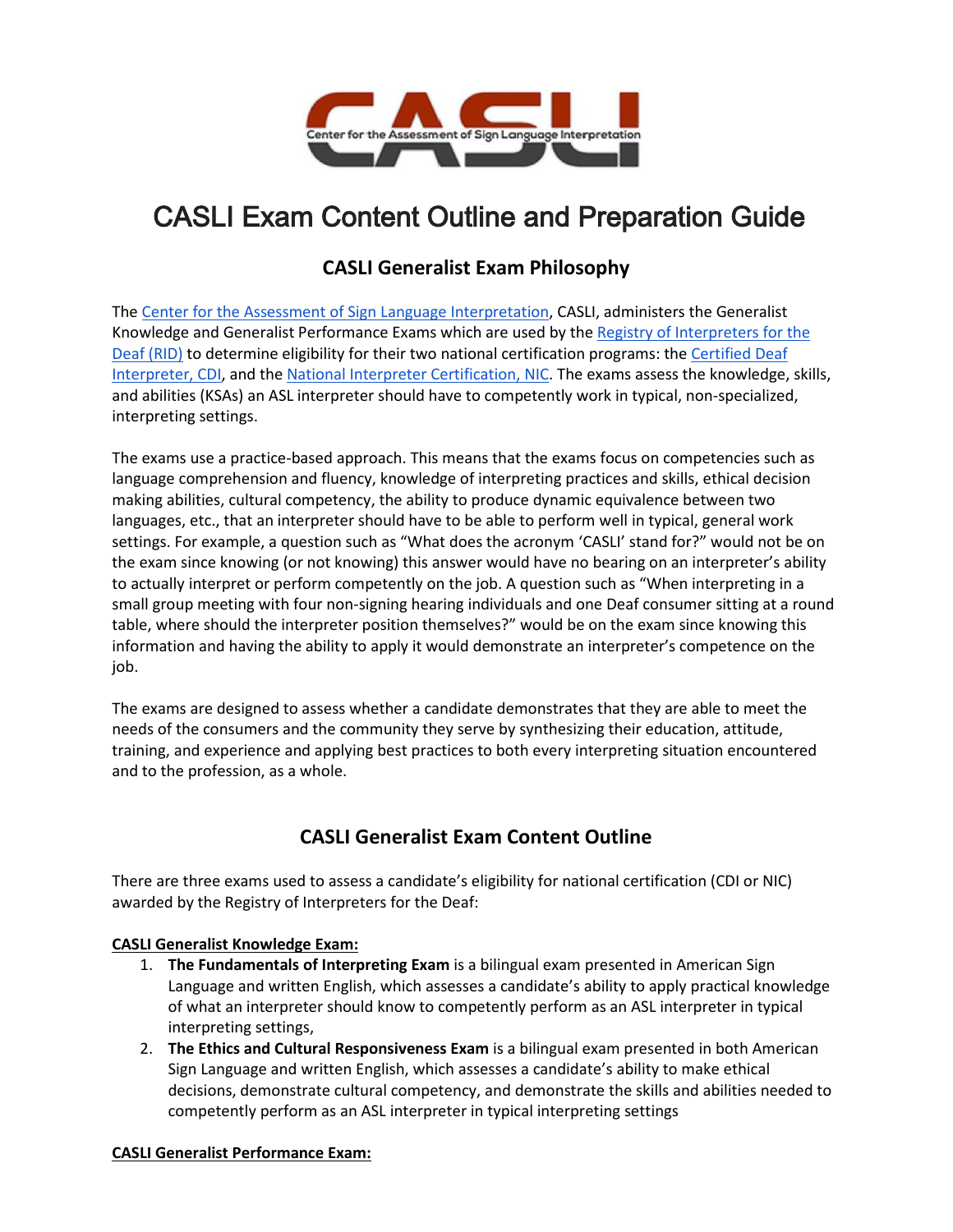3. **Performance Exam** assesses the candidate's ability to perform the tasks required of an ASL interpreter. There are two performance exams: one is specific to the tasks of a Deaf interpreter, the other is specific to the tasks of an interpreter who is not deaf and works primarily between ASL and spoken English.

Each exam is administered and scored separately.

These exams were created from two national ASL Interpreter Job Task Analyses (JTA) Studies[: The RID](https://www.casli.org/wp-content/uploads/2017/07/NIC-JTA-Report.pdf)  [NIC Job Task Analysis](https://www.casli.org/wp-content/uploads/2017/07/NIC-JTA-Report.pdf) conducted by the Registry of Interpreters for the Deaf, Inc, in 2015, and the [Deaf](https://www.casli.org/wp-content/uploads/2019/06/CASLI-Deaf-Interpeter-JTA-Report-Final-1.pdf)  [Interpreter Job Task Analysis](https://www.casli.org/wp-content/uploads/2019/06/CASLI-Deaf-Interpeter-JTA-Report-Final-1.pdf) conducted by CASLI in 2018 (both available on the CASLI website). These JTAs became the blueprint, or foundation, from which CASLI knowledge exams and performance exams were created.

These three exams assume that the candidate will be able to:

- $\bullet$  Accurately transfer messages from a source language to a target language<sup>1</sup> in any engagement that involves vocabulary and subject matter that would normally be understood by ordinary consumers<sup>2</sup>.
- Mediate the cultural differences between the participants in the encounter (the interpreted situation) and they accept responsibility for the integrity of the interpreted message.
- $\bullet$  Work at a technical level of discourse<sup>3</sup> and are able to assess their own ability to perform an interpretation which may require specialized knowledge or vocabulary.
- Have advanced competence in ASL and English and are able to accurately facilitate communication between both languages – consecutively or simultaneously – as is appropriate for the situation.
- Readily access and produce the visual and/or auditory cues and nuances of each language with few errors that interfere with, or distract from, the communication.
- Perform these tasks with little or no supervision.
- Work in accordance with established professional conduct standards, alone or in teams of other interpreters, as is appropriate for the situation.
- Accurately relay messages between two languages: Along the continuum of ASL and other signed languages, as well as, other forms of visual and tactile communication for Deaf and DeafBlind individuals and English.
- Make cross-cultural comparisons and assessments, and adjust their communication as needed for the culture.
- Have a mastery of ASL and English to be able to assess the language needs of all parties in a communication.
- (For Deaf Interpreter candidates) Perform interpreting services alone or in a team with other Deaf or hearing interpreters in a variety of settings that involve vocabulary and subject matter that would normally not require a technical understanding of the subject. They are, however, able to determine their own ability to perform an interpretation which may require specialized knowledge or vocabulary.

<sup>1</sup> "Source and target languages" include ASL, spoken English, "English-like signing" or transliteration and sight translation.

<sup>2</sup> "Ordinary consumers" refers to individuals who are not experts in the subject area.

<sup>3</sup> A "technical level of discourse" means discussions involving terms and phrases that have unique meanings in a situation or profession which are different from those used in everyday conversation.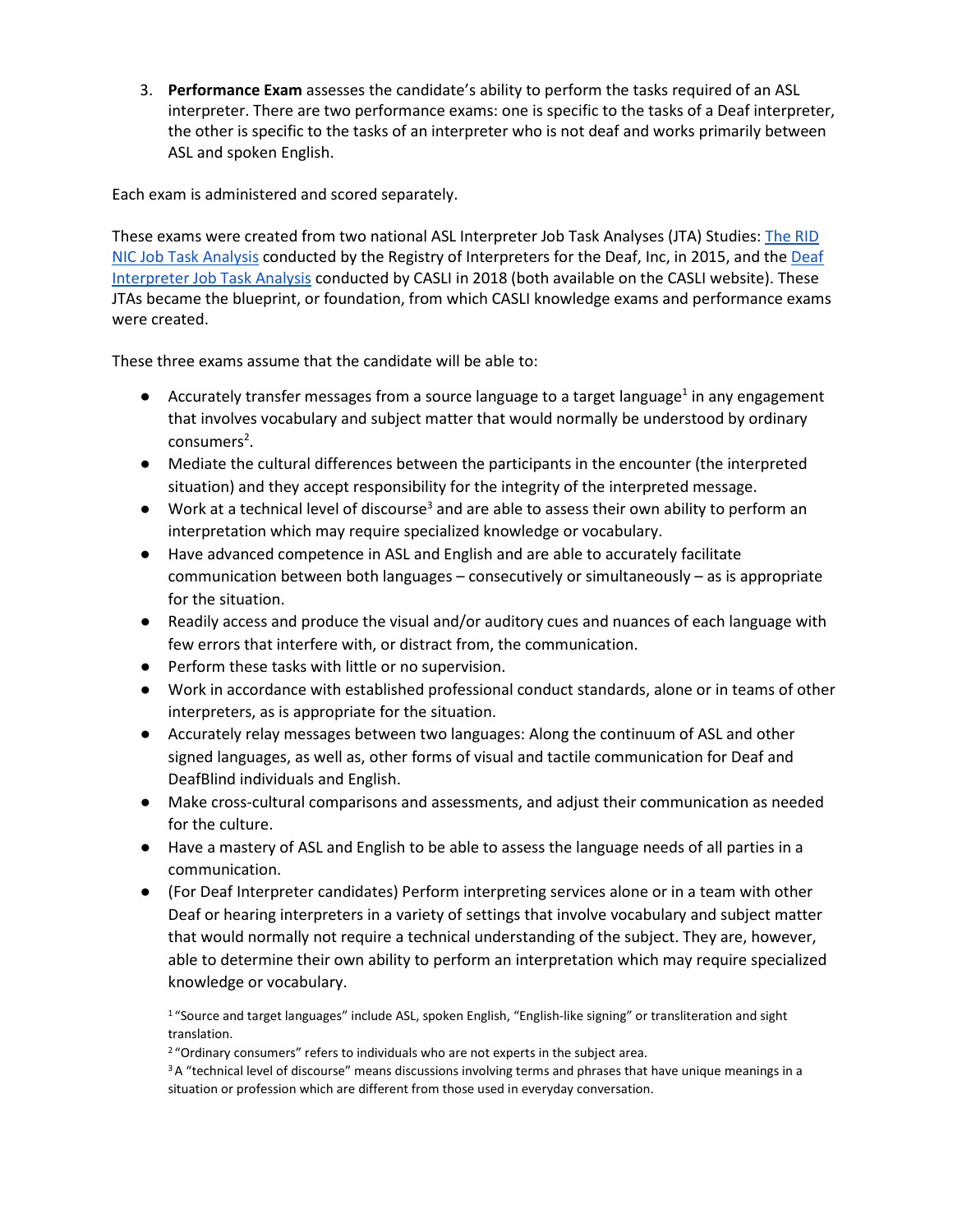**CASLI GENERALIST KNOWLEDGE EXAMS:** The knowledge portion of the test has two (2) parts, the Fundamentals of Interpreting and the Ethical Decision Making and Cultural Responsiveness Exam. These are described more in-depth below, however, the examples listed are not all inclusive, and CASLI expects that the candidate has done their own due diligence regarding content and context.

**Fundamentals of Interpreting:** The exam is a computer-based exam and has 120 multiple choice questions, half of which are in ASL, half of which are in written English. The items listed below each domain are meant to give examples and are not all-inclusive. The exam covers four (4) major domains:

**I. Pre-commitment activities** *(i.e., those activities that occur before the interpreter accepts or declines an engagement)*

| Tasks:                                                                                      | Gather information about the encounter (including logistics, scope of work and intent                  |
|---------------------------------------------------------------------------------------------|--------------------------------------------------------------------------------------------------------|
|                                                                                             | of the assignment) and determine the purpose and intended outcomes of the                              |
|                                                                                             | encounter.                                                                                             |
|                                                                                             | Determine the interpreting needs of all participants in the encounter (including the                   |
|                                                                                             | nature of the assignment, and knowledge of subject matter and communication styles).                   |
|                                                                                             | Determine the paralinguistic and environmental aspects of the encounter (such as                       |
|                                                                                             | identifying the preferred communication modalities, and knowing the physical                           |
|                                                                                             | requirements of the assignment); also determine the inter- and intrapersonal skill levels              |
|                                                                                             | required, such as assessing potential conflicts of interest, or physical, mental or                    |
|                                                                                             | emotional limitations of the consumers, or determining one's own personal                              |
|                                                                                             | limitations/biases, etc.).                                                                             |
|                                                                                             | Determine the need for additional interpreters including Certified Deaf Interpreters                   |
|                                                                                             | (CDIs)(for example, knowing when a situation may require multiple interpreters, or                     |
|                                                                                             | multiple teams).                                                                                       |
| II. Pre-encounter activities (i.e., those activities that occur before interpreting begins) |                                                                                                        |
| Tasks:                                                                                      | Conduct research/reading into subject matter of the engagement (such as looking up                     |
|                                                                                             | information about the situation, assessing and mitigating the environmental aspects of                 |
|                                                                                             | the encounter, finding visual aids and other resources to support the interpretation,                  |
|                                                                                             | etc.).                                                                                                 |
|                                                                                             | Collaborate with other interpreters (including Deaf, hearing, and foreign language                     |
|                                                                                             | interpreters) such as determining interpreting protocols for different types of                        |
|                                                                                             | interpreters, logistics and strategies for teaming, etc.                                               |
| III. The Encounter (i.e., those activities that occur during the interpreted event)         |                                                                                                        |
| Tasks:                                                                                      | Facilitate the encounter (do the interpreting work). This would require knowledge of                   |
|                                                                                             | best practices concerning the most appropriate interpreting approach, of language                      |
|                                                                                             | registers, of elicitation techniques, etc., and ability to understand the intended outcome             |
|                                                                                             | of the meeting, and to use appropriate controls.                                                       |
|                                                                                             | IV. Post-encounter (i.e., those activities that occur after the interpreter leaves the location of the |
| interpreted event)                                                                          |                                                                                                        |
| Tasks:                                                                                      | Includes items such as seeking Seek feedback about the encounter from participants,                    |
|                                                                                             | colleagues, mentors, etc. (debriefing, follow up calls, surveys, etc.). It may also mean               |
|                                                                                             | providing feedback to supervisor, referral agency, etc. about the needs of the                         |
|                                                                                             | participants (for future engagements)                                                                  |
|                                                                                             | Complete business aspects of interpreting (invoicing, record keeping, etc.), including                 |
|                                                                                             | understanding requirements regarding document retention or destruction, knowledge                      |
|                                                                                             | of safety protocols (such as OSHA, Child Protective Services, etc.) and self-awareness                 |
|                                                                                             | strategies for dealing with vicarious trauma and burnout.                                              |
|                                                                                             |                                                                                                        |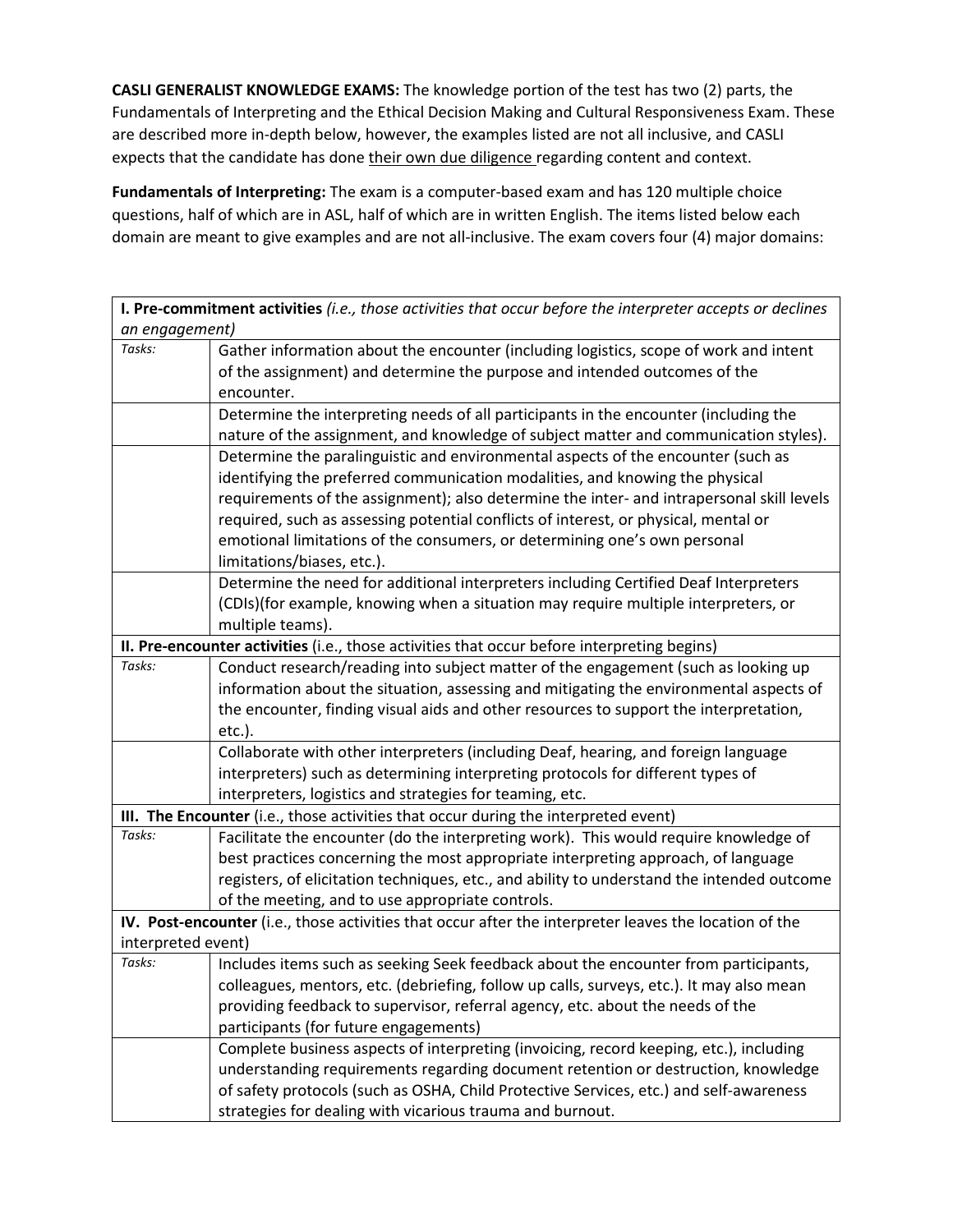**Ethics and Cultural Responsiveness:** There are eight (8) case studies presented. The candidate will be presented with a scenario, and then be asked to select as many actions or responses among a list of options, as are needed to appropriately respond to the situation as presented. Candidates are to only select actions that are necessary; do not select actions that are not needed, not yet needed, or not appropriate at that point in the case. Each case study is multi-step, and once the candidates select their responses and move to the next step in the scenario, they will not be able to navigate back and change their responses.

**The scenarios** in each case study present an evolving situation. The scenarios assess the candidate's knowledge of cross-cultural communication, awareness of cultural and systemic oppression, and/or ability to assess one's own personal cultural competence for the assignment.

**The options** presented for each step of a scenario may assess the candidate's knowledge of what constitutes a conflict of interest (or the appearance of a conflict of interest); knowledge of power dynamics in different settings; awareness of intentional and/or unintentional compromises of ethical standards (such as on social media); and/or the candidate's ability to apply ethical standards to a given situation, etc. A candidate should be able to:

- Determine if the event fits the interpreter's skill set
- Verify that no conflict of interest exists
- Assess personal cultural competence for engagement
- Assess the skills/needs/preferences of Deaf and hearing participants
- Take steps to ensure confidentiality when appropriate
- Maintain boundaries (i.e. in accordance with professional conduct standards)

**CASLI GENERALIST PERFORMANCE EXAMS:** There are two CASLI Generalist Performance Exams. One assesses the tasks performed by a Deaf interpreter and the other assesses the tasks performed by a hearing interpreter. The CASLI Generalist Performance Exams are computer-based exams consisting of 6 video scenarios. The scenarios range from 5 to 20 minutes. Candidates are to interpret as appropriate using consecutive interpreting, simultaneous interpreting, sight translations or any combination thereof, within each scenario.

Each scenario is of a general community setting and assesses candidates' skills and abilities to:

- Simultaneously produce target language and receive source language applying consecutive/simultaneous/sight or blended interpreting using ASL and English while maintaining message equivalency.
- Adapt and adjust syntactic form (such as temporal sequencing, spatial representation, temporal referencing, pronominal referencing, constructed action, restructuring of question forms to narrow possible responses, adjusting register).
- Interpret fluently at various registers, correct errors when needed as unobtrusively as possible while maintaining transparency in the interpreting process.
- Adapt the interpretation (register, genre, and variations of ASL) to the consumer (including considerations of age, gender, culture, health, and education level).
- Monitor for message accuracy through any method.
- (Deaf) Provide contextual information, incorporate visual descriptions, filtering out irrelevant environmental information while monitoring multiple sources of visual processes for accuracy.
- (Hearing) Produce an interpretation that captures prosodic information (e.g., in English: rhythm, volume, pitch, pausing, etc.; and in ASL: rhythm, velocity, size, pausing, etc.), understand and match intent, and incorporate non-verbal cues.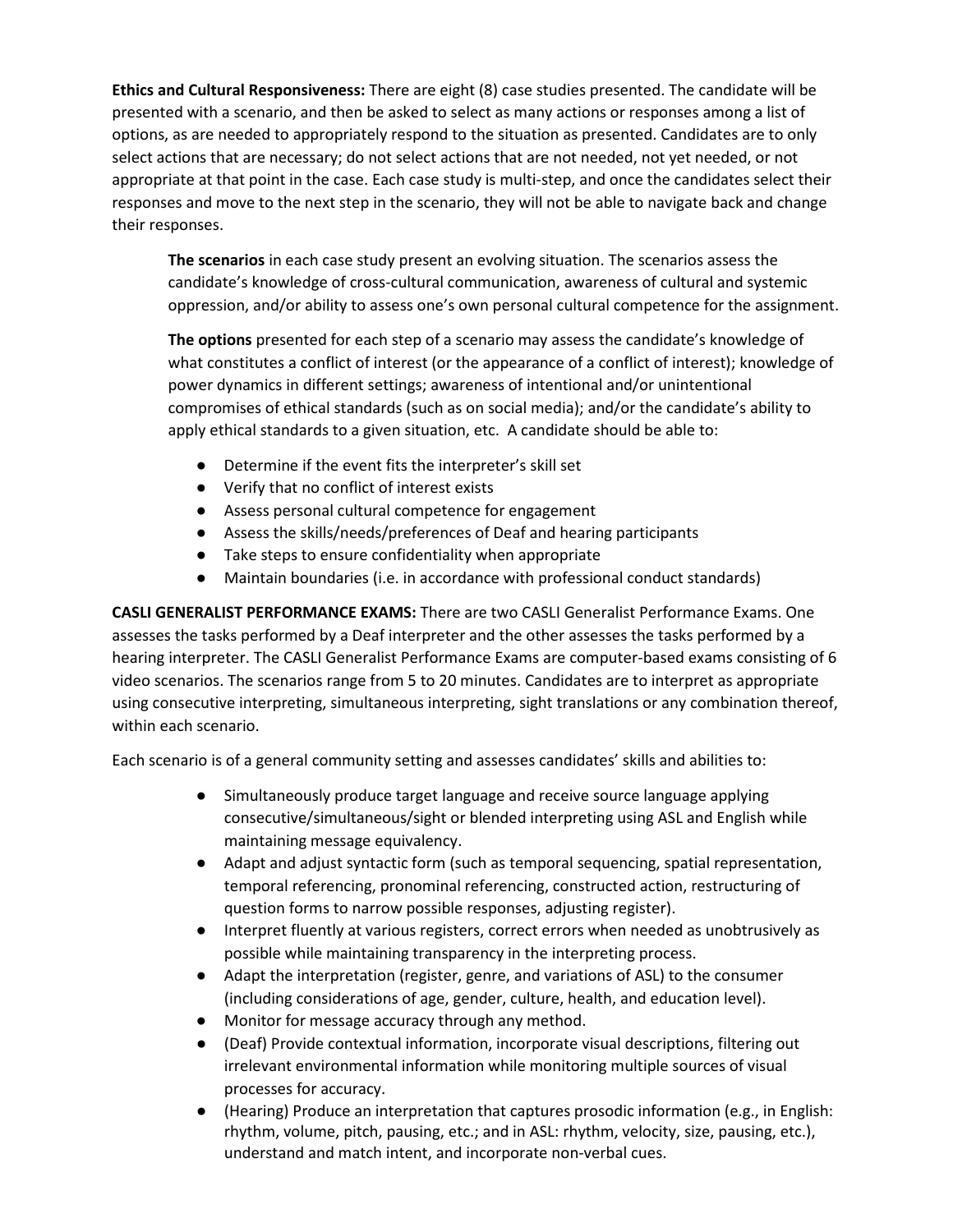## **Preparing for the CASLI Generalist Exams**

**Recommended Reading:** The following is a list of recommended reading that may be helpful in preparing for the CASLI Generalist Exams for both Deaf and hearing exam candidates. This list contains general recommendations from the Test Development Committee, but is by no means comprehensive. This list contains general recommendations for anyone working in or preparing for work within the ASL-English Interpreter profession. CASLI does not intend the list to imply endorsement of these specific references, nor are test items necessarily taken directly from these sources.

Anderson, G. B., & Watson, D. (Eds.). (1993). Racism within the deaf community. *American annals of the deaf,* 117:6, 517-619.

Brown, M. C. (2013). *On the beat of truth: A hearing daughter's stories of her black deaf parents*. Washington, DC: Gallaudet University Press.

Bragg, L.(Ed.). (2001). *Deaf world: A historical reader and primary sourcebook.* New York, NY: New York University Press.

Caskill, C., Lucas, C., Bayley, R., Hill, J., Dummet-King, R., Baldwin, P., & Hogue, R., (2011). *The hidden treasure of black ASL: Its history and structure*. Washington, DC: Gallaudet University Press.

Coates, J. & R. Sutton-Spence (2001). Turn-taking patterns in Deaf conversation. *Journal of Sociolinguistics, 5*(4): 507-529.

Dean, R. K. & Pollard, R. Q (2013). *The demand control schema: Interpreting as a practice profession*. North Charleston, SC: CreateSpace Independent Publishing Platform.

Edwards, T., (2014). From compensation to integration: Effects of the pro-tactile movement on the sublexical structure of tactile American sign language, *Journal of Pragmatics*[,](http://dx.doi.org/10.1016/j.pragma.2014.05.005) <http://dx.doi.org/10.1016/j.pragma.2014.05.005>

Gannon, J. R. (2012). *Deaf heritage: a narrative history of deaf America.* Washington, DC: Gallaudet University Press.

Granda, A.J. & Nuccio, J., (2018). *Protactile principles, Tactile Communications*, Retrieved September 18, 2018 fro[m](https://www.tactilecommunications.org/Documents/PTPrinciplesMoviesFinal.pdf) [https://www.tactilecommunications.org/Documents/PTPrinciplesMoviesFinal.pdf.](https://www.tactilecommunications.org/Documents/PTPrinciplesMoviesFinal.pdf)

Hairston, E. & Smith, L. (1983). *Black and deaf in America: Are we that different?* Dallas, TX: T.J. Publishing, Inc.

Holcomb, T. K. (2013). *Introduction to American deaf culture.* New York, NY: Oxford University Press.

Holcomb, T. K., & Smith, D. H. (2018). *Deaf eyes on interpreting.* Washington DC: Gallaudet University Press.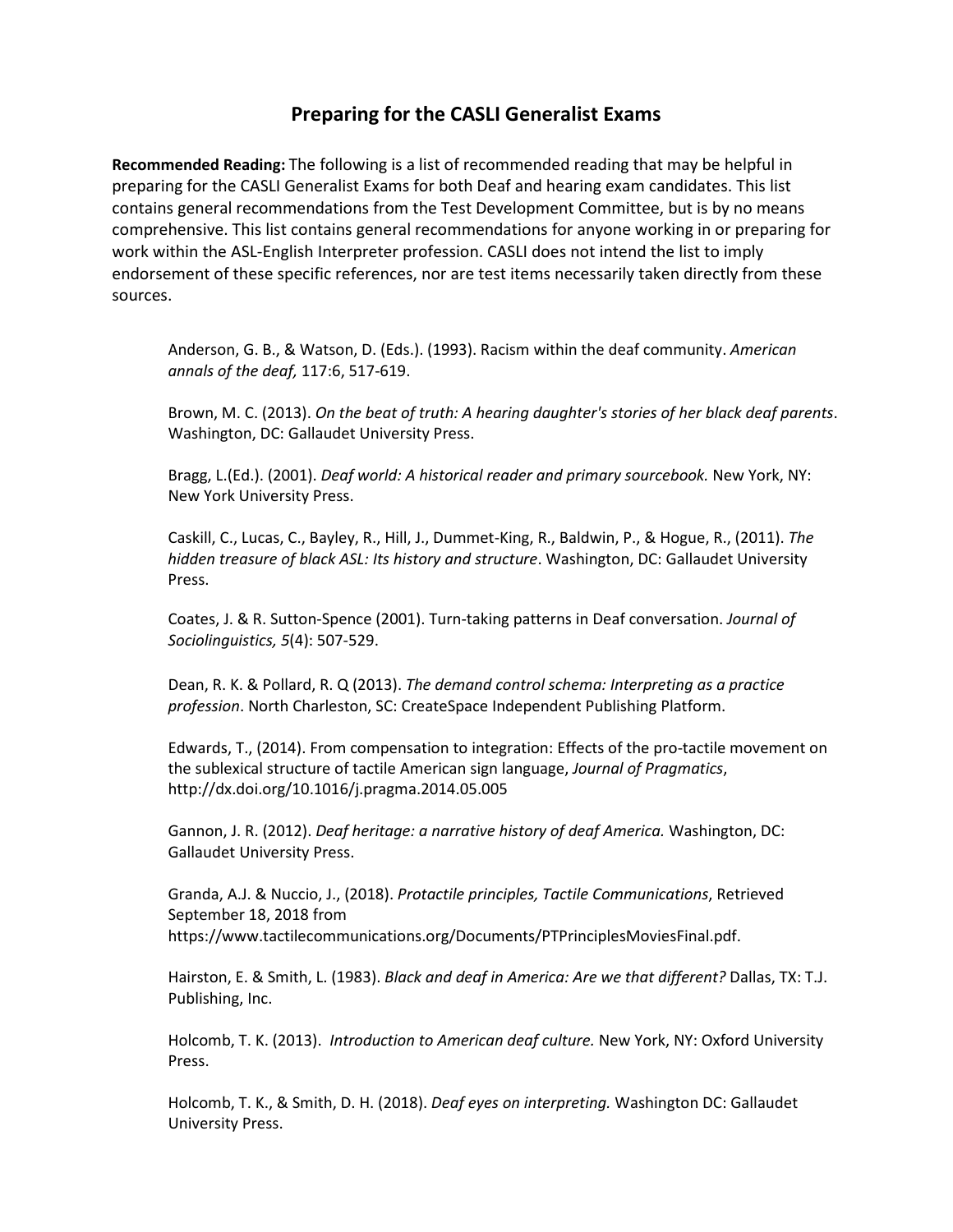Hoza, J. (2010) *Team interpreting: As collaboration and interdependence*. Alexandria, VA: RID Press

Humphrey, J. H. (2007). *So you want to be an interpreter. 4th ed.* Seattle, WA: H & H Publishing Co.

#### [InterpreterEducation.org](http://www.interpretereducation.org/)

Lane, H. (1992). *The mask of benevolence: Disabling the deaf community*. San Diego, CA: DawnSignPress.

Larson, M. (1998). *Meaning-based translation: A guide to cross-language equivalence*. New York, NY: University Press of America.

McKee, R. L., & Davis, J. E. (2010). *Interpreting in multilingual, multicultural contexts*. Washington DC: Gallaudet University Press.

Mindness, A. (2014). *Reading between the signs: Intercultural communication for sign language interpreters, 3rd ed.* Boston, MA: Intercultural Press.

National Consortium of Interpreter Education Centers. (2016). *Deaf interpreter curriculum.*  Retrieved fro[m](http://www.diinstitute.org/learning-center/deaf-interpreter-curriculum/) <http://www.diinstitute.org/learning-center/deaf-interpreter-curriculum/>

Nicodemus, B. (2009). *Prosodic markers and utterance boundaries in American sign language interpretation*. Washington, DC: Gallaudet University Press.

#### [RID-NAD Code of Professional Conduct](https://rid.org/ethics/code-of-professional-conduct/)

Roberson, L., & Shaw, S. (Eds.). (2002). Signed language interpreting in the 21st century: An overview of the profession. Washington, DC: Gallaudet University Press.

Seal, B. (2004). *Best practices in educational interpreting* (2nd ed.) Boston, MA: Pearson.

#### [Streetleverage.com](http://streetleverage.com/)

Thumann, M. (2014). *Proficiency and depiction in ASL*. In 2014 Our Roots: The Essence of Our Future: Conference of Interpreter Trainers (pp. 175–185). Retrieved from [http://www.cit](http://www.cit-asl.org/new/wp-content/uploads/2014/12/25-2014-thumann.pdf)[asl.org/new/wp-content/uploads/2014/12/25-2014-thumann.pdf](http://www.cit-asl.org/new/wp-content/uploads/2014/12/25-2014-thumann.pdf)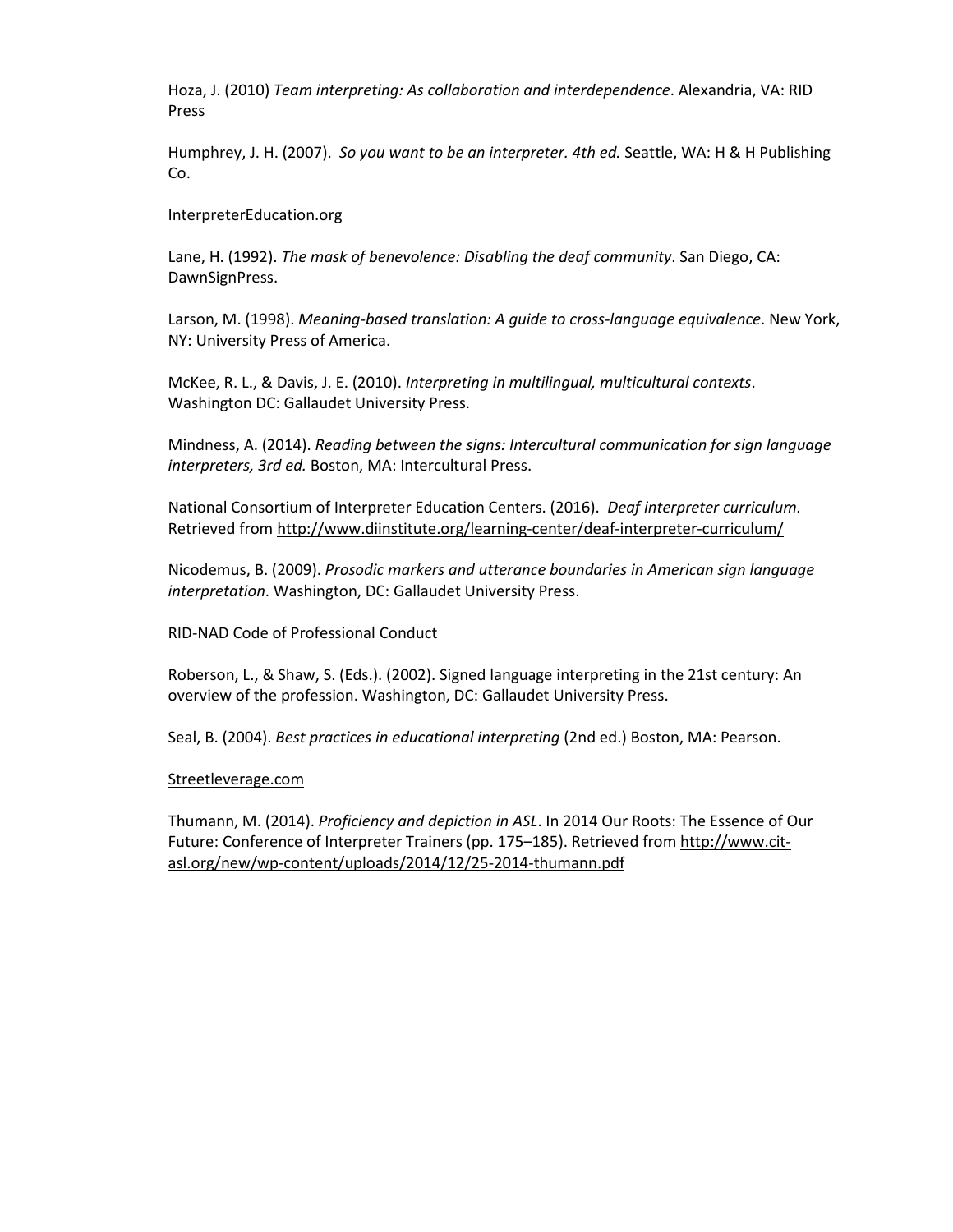**CASLI Generalist Exams Study Checklist:** This is a *suggested* checklist for our candidates and is by no means exhaustive. This checklist assumes that a candidate has participated in interpreter education and/or interpreter training and is able to competently perform the tasks listed on page two of this document.

### **Registering for the Exam:**

- ❏ Read the CASLI Exam Candidate Handbook
- ❏ Submit any necessary documents to RID or CASLI to meet exam eligibility
- ❏ Create an account in RID Member Portal for a RID Member ID number
- ❏ Create an account in the CASLI Exam System (CES) for an Exam Candidate Account
- ❏ Request an exam in CES. Once eligibility for CASLI Generalist Exam is verified, CASLI staff will manually add an exam for candidates to purchase
	- ❏ Send in any requests for ADA/exam accommodations 30 days or more prior to scheduling the exam

## **Preparing for the Exam:**

- ❏ Review CASLI Exam Content Outline for an overview of the exams
- ❏ Review [NIC](https://www.casli.org/wp-content/uploads/2017/07/NIC-JTA-Report.pdf) and [Deaf Interpreter](https://www.casli.org/wp-content/uploads/2019/06/CASLI-Deaf-Interpeter-JTA-Report-Final-1.pdf) Job Task Analyses (JTAs) for a more comprehensive listing of knowledge, skills, and abilities (KSAs) needed for competent interpreting practice
- ❏ Perform self-assessments on the areas within the KSAs to focus on developing/enhancing interpreting knowledge and competency
- ❏ Work with an accomplished language mentor or interpreting mentor to improve language fluency and interpreting competency
- ❏ Read and review the resources listed above in "Recommended Reading" on pages 5-6 of this document
- ❏ Read and review any resources, literature, or videos not listed above but are generally recognized within the field of ASL Interpreting to be invaluable to one's own professional development (e.g. [RID's Views magazines,](https://rid.org/membership/benefits/publications-overview/views/) [CATIE Center's Youtube channel,](https://www.youtube.com/channel/UCyYXryEMb06pMHnEE0IOEgw/featured) [CALI's self-paced](https://www.northeastern.edu/cali/)  [modules,](https://www.northeastern.edu/cali/) etc.)
- ❏ Develop/enhance ASL interpreting competence throug[h deliberate practice](http://www.interpretereducation.org/wp-content/uploads/2016/01/Deliberate-Practice-Article.pdf)
- ❏ In th[e CASLI Exam System,](http://casli.app/) use the "Take a Sample Exam" to familiarize yourself with the user interface, exam instructions, navigation features, and layout of the exam items.

## **Taking the Exam:**

- ❏ Practice self-care (e.g. sleep, hygiene, healthful eating, etc.) to improve cognitive abilities, mental health, and physical stamina
- ❏ Research and apply self-help techniques (e.g. deep breathing, meditation, etc.) to reduce exam anxiety
- ❏ Prepare for your exam appointment by:
	- $\Box$  confirming your appointment day/time/location with your test administrator/test site (be sure to review and follow any test site rules or policies)
	- ❏ making sure you have all necessary documents (e.g. government issued photo ID, test/proctor token)
	- ❏ planning your clothing/attire for fluctuating temperatures and, if applicable, those that are optimal for on-screen video recording (e.g. works with your skin tone)
	- $\Box$  planning your route to the test site and, if applicable, parking situation
	- $\Box$  planning to arrive 15 minutes early to check in, get settled, use the restroom, etc.
	- ❏ cultivating a positive mental attitude (We're rooting for you!)